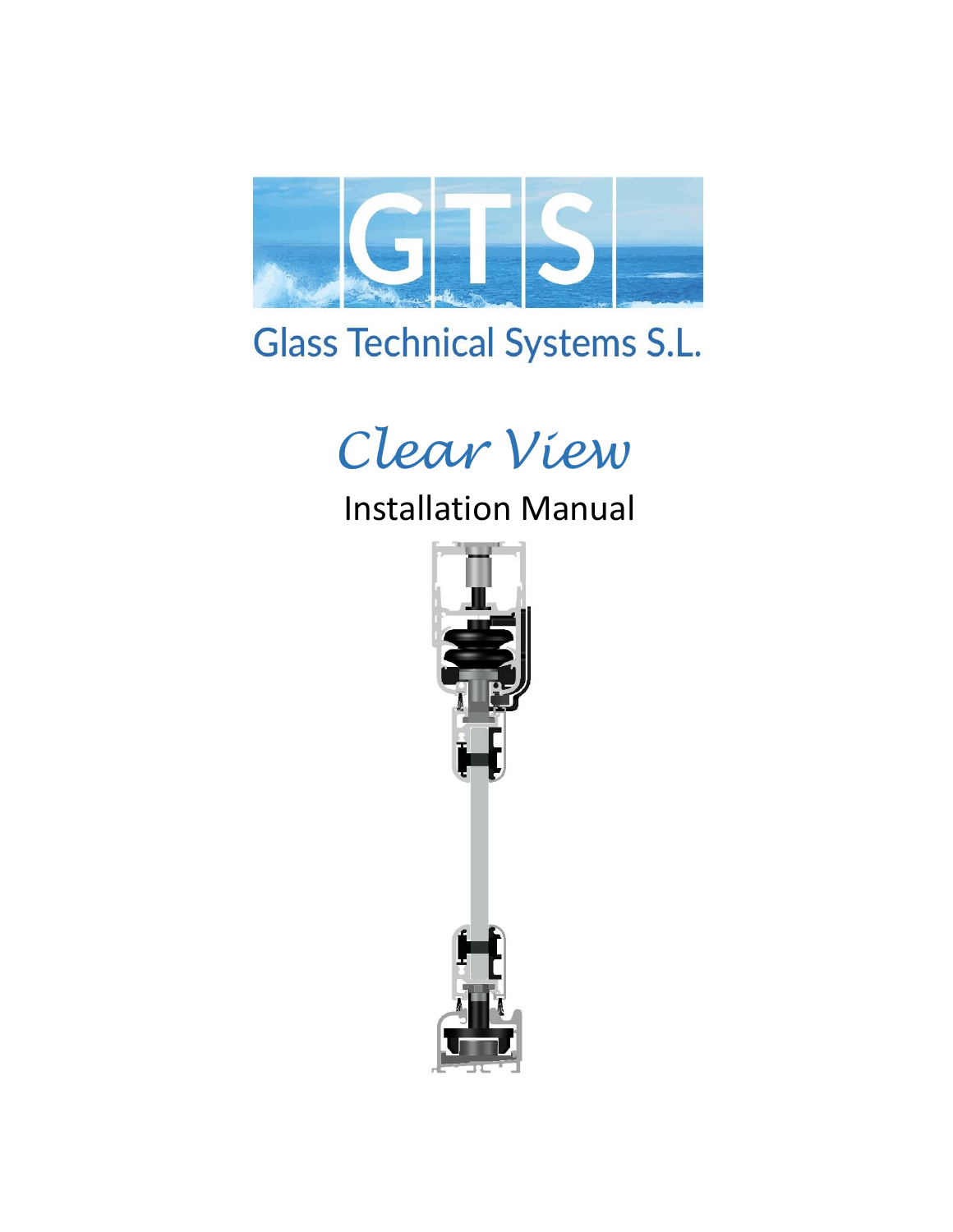#### 1: System Features

- 1: Usable glass thickness 8,10 and 12mm.
- 2: Adjustment of 9.5mm up and 10mm down.
- 3: Exit gate without opening arm.
- 4: Anti jam wheel system.
- 5: Re-enforced stainless-steel wheel stems.
- 6: Three bearings per top wheel unit.
- 7: Aluminum end profiles with cups to receive panels.
- 8: Male to female end caps for weatherproofing.
- 9: Bottom profile gutters.
- 10: Exit hole cover plate.
- 11: Glass bolted to profiles.
- 12: Sunken profile available.
- 13: Able to move panels around corners.

#### 2: Tools Needed

- 1: Good level preferable laser self-levelling.
- 2: Hamer drill with masonry bit for long screws.
- 3: Battery drill.
- 4: Philips PH1 screwdriver.
- 5: 5mm T-bar Alan key.
- 6: 3mm Alan key.
- 7: Silicone gun.
- 8: Angle grinder.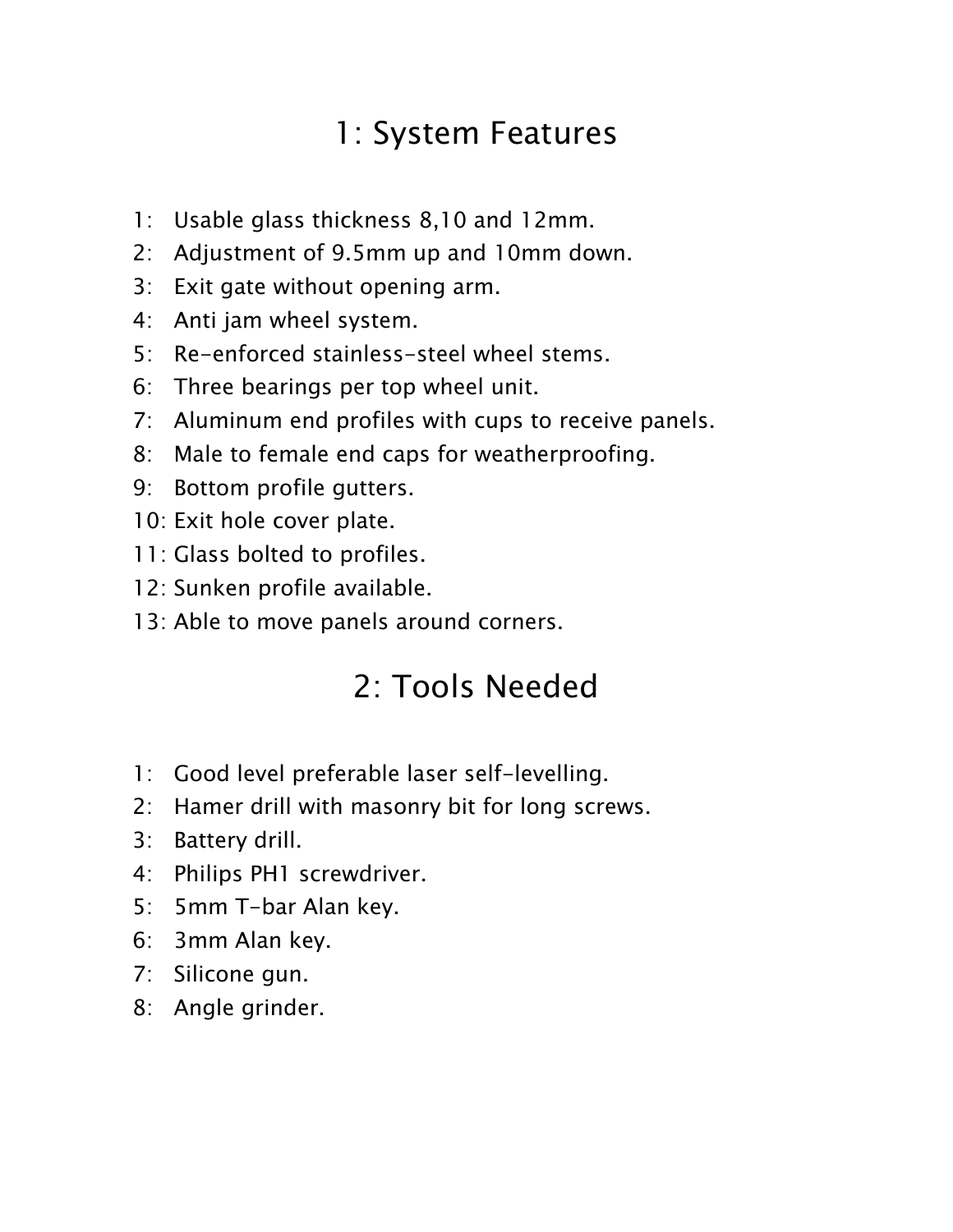#### 3: Materials Needed

1: Fixings, self-tapping concrete screws or sleeved bolts with torque head.

- 2: Packers of different sizes for levelling profiles.
- 3: Various other small screws for fixing end profiles.
- 4: Silicone for finishing.
- 5: Silicone spry recommended for the wheels.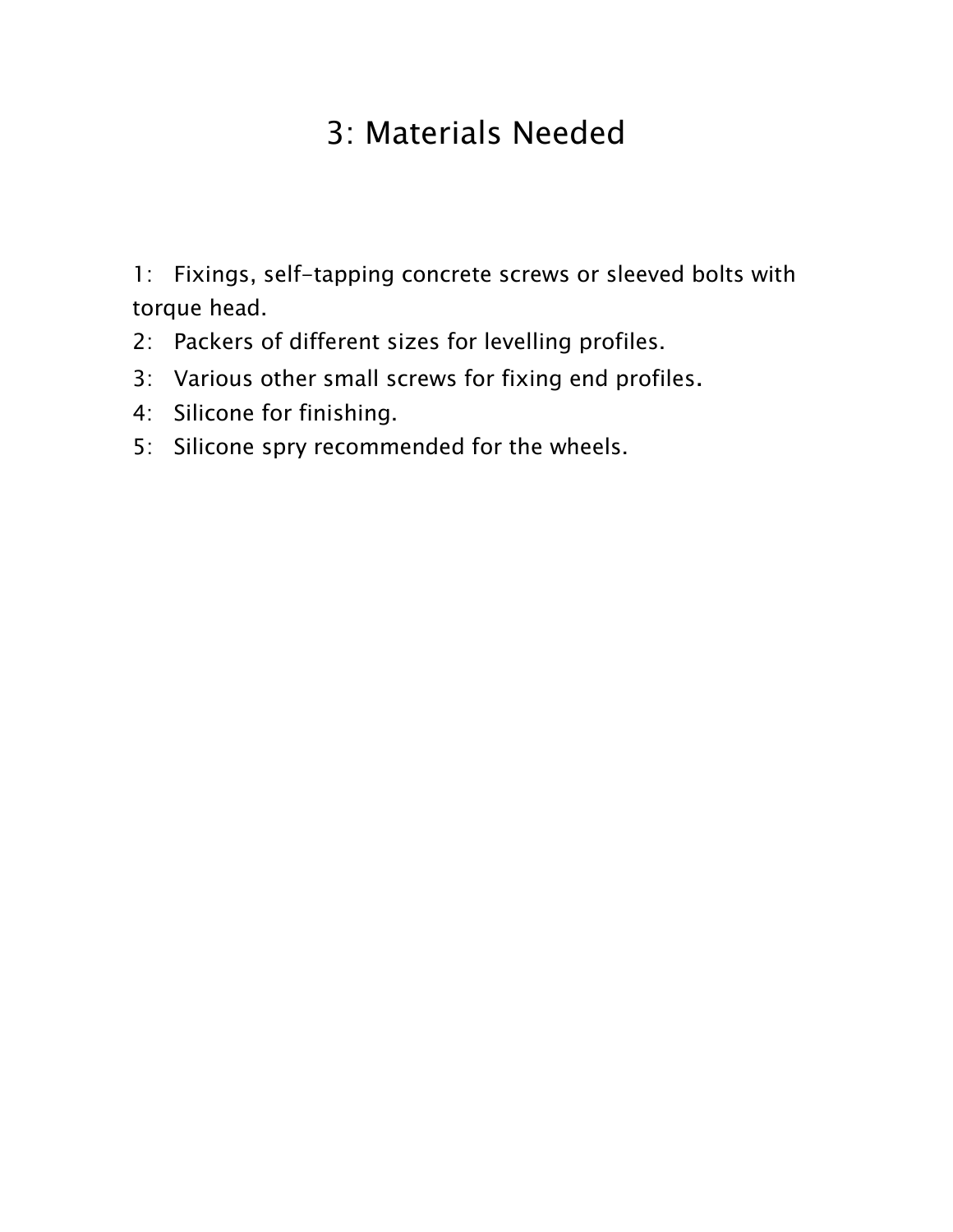# 4: Measuring for the unit

Taking correct measurements is a vital part of a trouble free and easy installation.

It is best to use a self-levelling laser when possible to take up and down measurements, you need the lowest point of the ceiling and highest of the floor, also the do the same with the walls on a vertical basis where possible.

The purple lines represent the finished unit.

See diagram below.



Important: If using sunken track see notes 5.3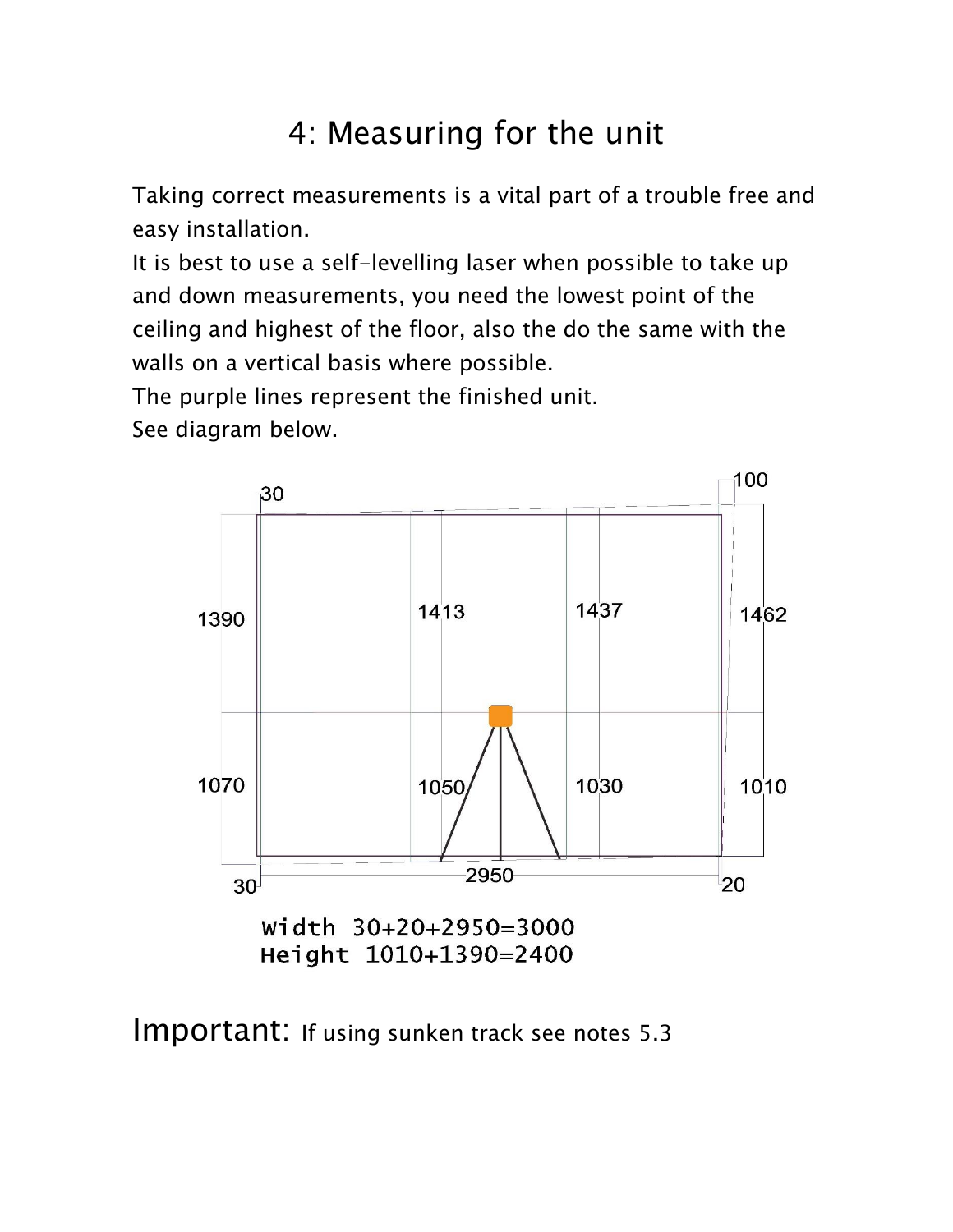# 5.1 Installation of Profiles

The glass curtain unit has to be installed level no matter how far out of level the floor ceiling or walls maybe for the system to work at its best.

Start by marking a centre line on the floor where you want the glass curtain track to be, (for sunken track see 5.2), make sure that you have the correct distances from the walls to insert the end box sections in a vertical position usually 20mm. Now also mark on the floor with a pencil the ends of the profile for reference.

Take a measurement on the top profile from the end cap at the door end to the centre of the fixing hole near the exit gate usually the  $3^{rd}$  or  $4^{th}$  elongated fixing hole depending how many panels in the unit, then mark it on the floor on the centre line measuring from the pencil line you made marking the end of the bottom profile where the door opens.

With a self-levelling laser on tripod or stand line up you first hole that you have marked on the floor, this will give you your first fixing hole on the ceiling, mark it and drill it. If you don't have a laser you can use a bubble level and a straight profile in X and Y axis to create your point but this is not so accurate.

Lift up the profile and screw it up to the ceiling loosely through the hole that you measured to, one fixing is normally enough to hold the profile safely if the fixing hole was good.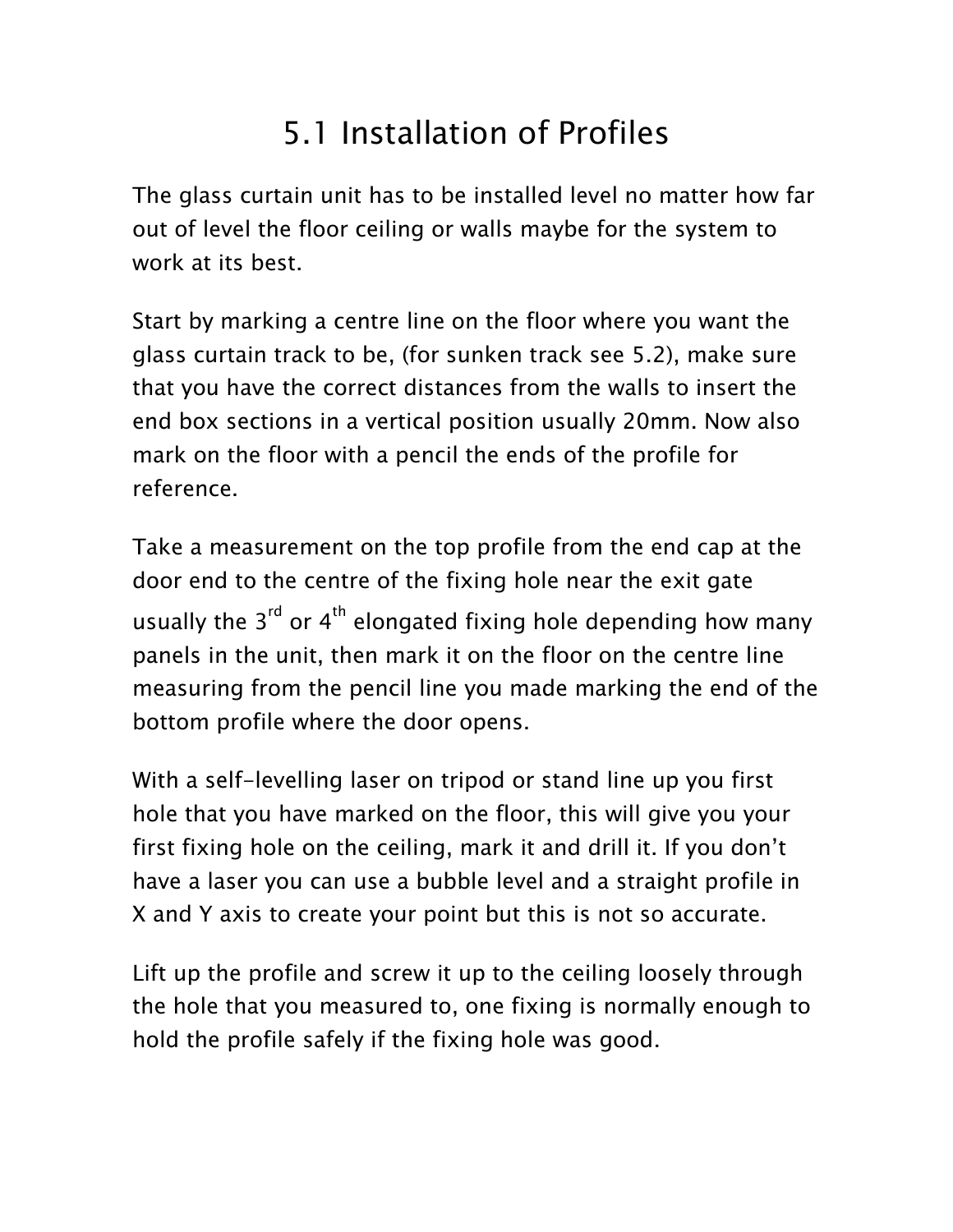Now line the top profile in position at the far end using the laser on the bottom line marked on the floor and aligning it up with the centre mark in the top profile then drill and fix loosely, using packers level op the top profile in both X and Y axis the best you can before screwing tight, this can be a little time consuming but makes the adjustment easier later on.



By using the laser to line up the profiles with the centre lines in the profiles rather than your first centre line on the floor, this will ensure that the profiles are directly over one another, there may have been some movement whilst fitting the top profile drilling and fixing.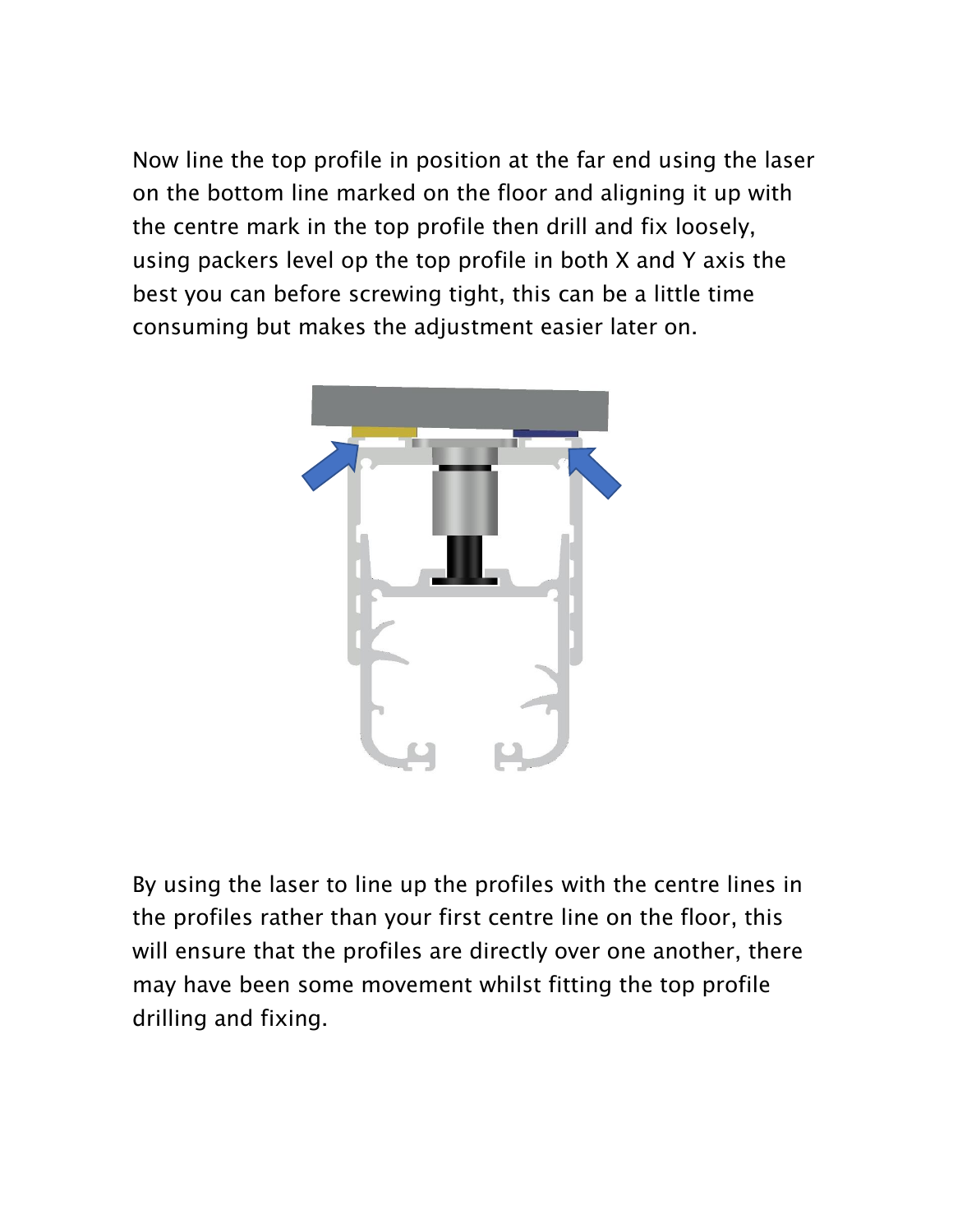Find your highest level of the floor then fix the profile, place the laser on top of the profile and level out the bottom profile at the end and middle then fix in position.

You only need to fix in a couple positions because may need adjustment at a later stage of the installation to leave the correct space between bottom profile and panel.

Now take a measurement of the finished glass panel from top to bottom, plus 12mm onto that measurement and this will give you the between profile measurements as illustrated in the example below.

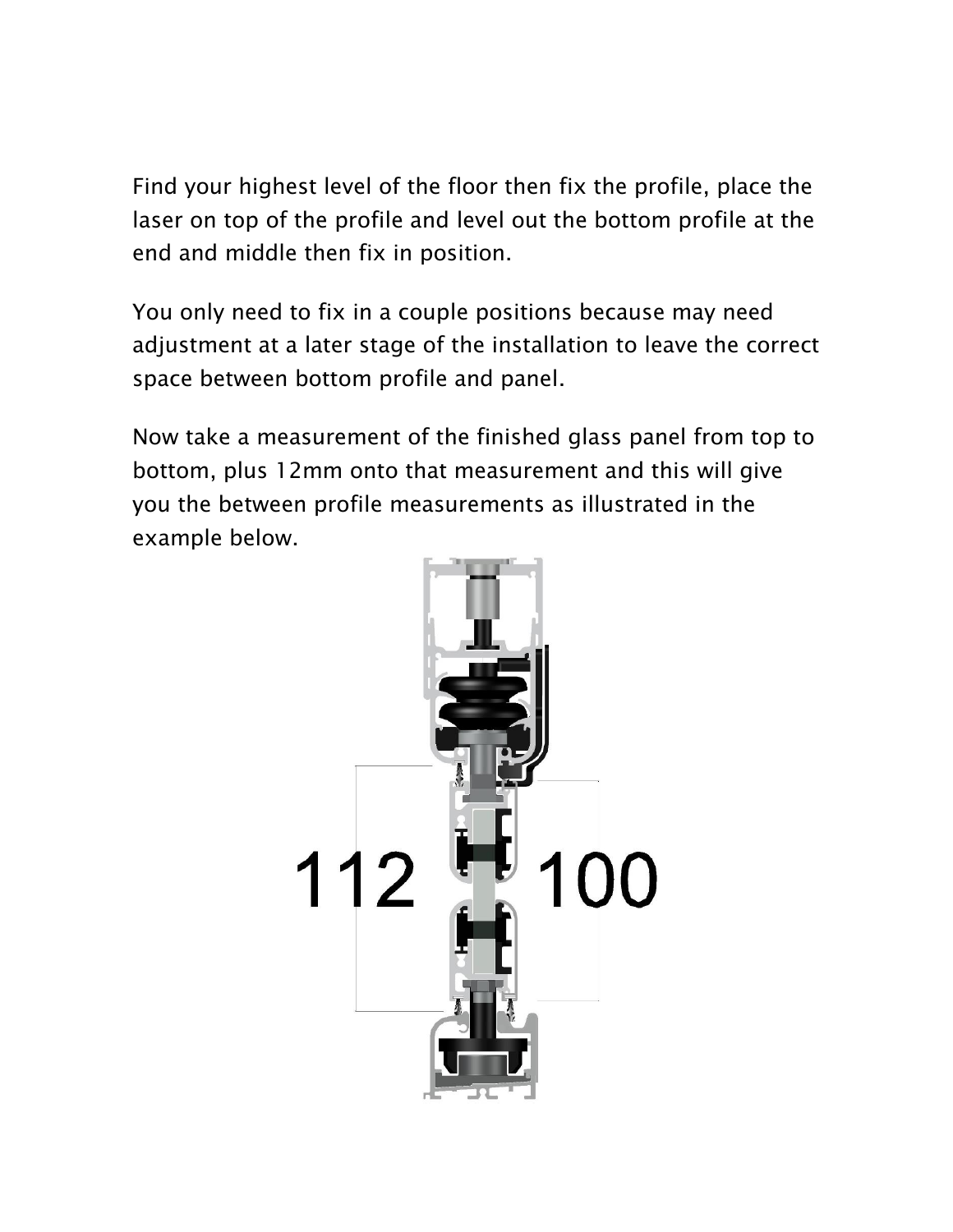Using this measurement, set up the top profile by adjusting where necessary to the correct distance with the 5mm Alan Tbar, measuring at the adjustment screw area form the top of the bottom profile to the underside of the top profile as picture in previous page, do this for every adjustment screw, this process will allow the panels to be inserted with ease. Now you are set to insert the glass panels.

#### 5.2 Sunken Track

With sunken track the process is the same for lining up the profiles, instead of when the top and bottom are lined up screwing down the track draw around the track, then with a disc cutter cut along the lines to the desired depth of 35mm for the profile.

INPORTANT: you may not have to cut the whole depth of the track all the way depending on the levels see example in the example below.

**Blue: Profile** Purple: Floor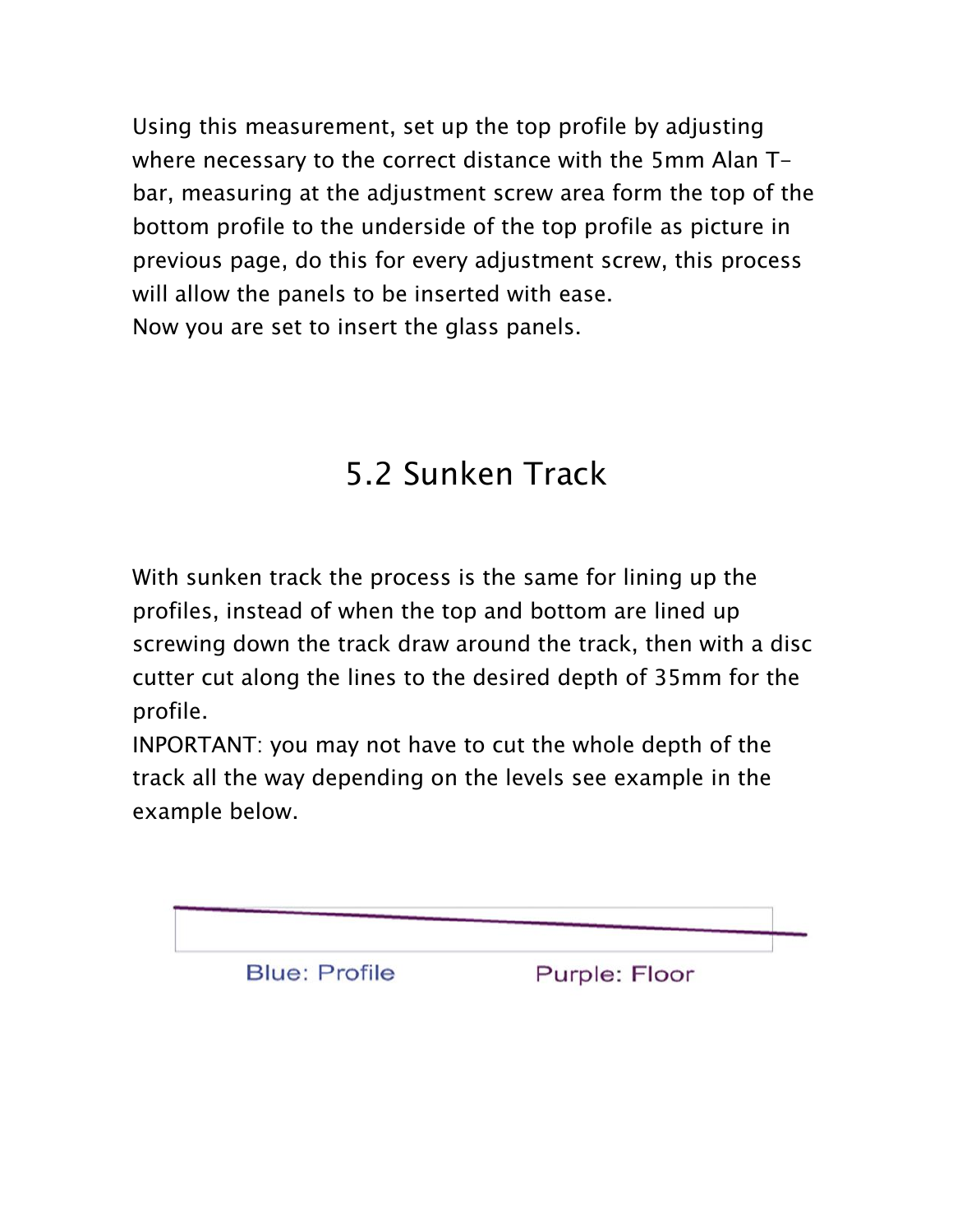In the example on the previous page the left will be sunk into the floor 35mm and the right less because of the level of the floor.

The picture below shows the cross section of the bottom profile and where to take the floor to for the sunken profile.



5.3

IMPORTANT: If where the point of the door opens to is higher than the corner of the sunken profile then the profile needs to be raised so the door doesn't touch the floor, this is also important when taking measurements. see example below. Red line shows how the panel will jam because of the dis-level of the floor. This also needs to be taken into consideration when measuring.

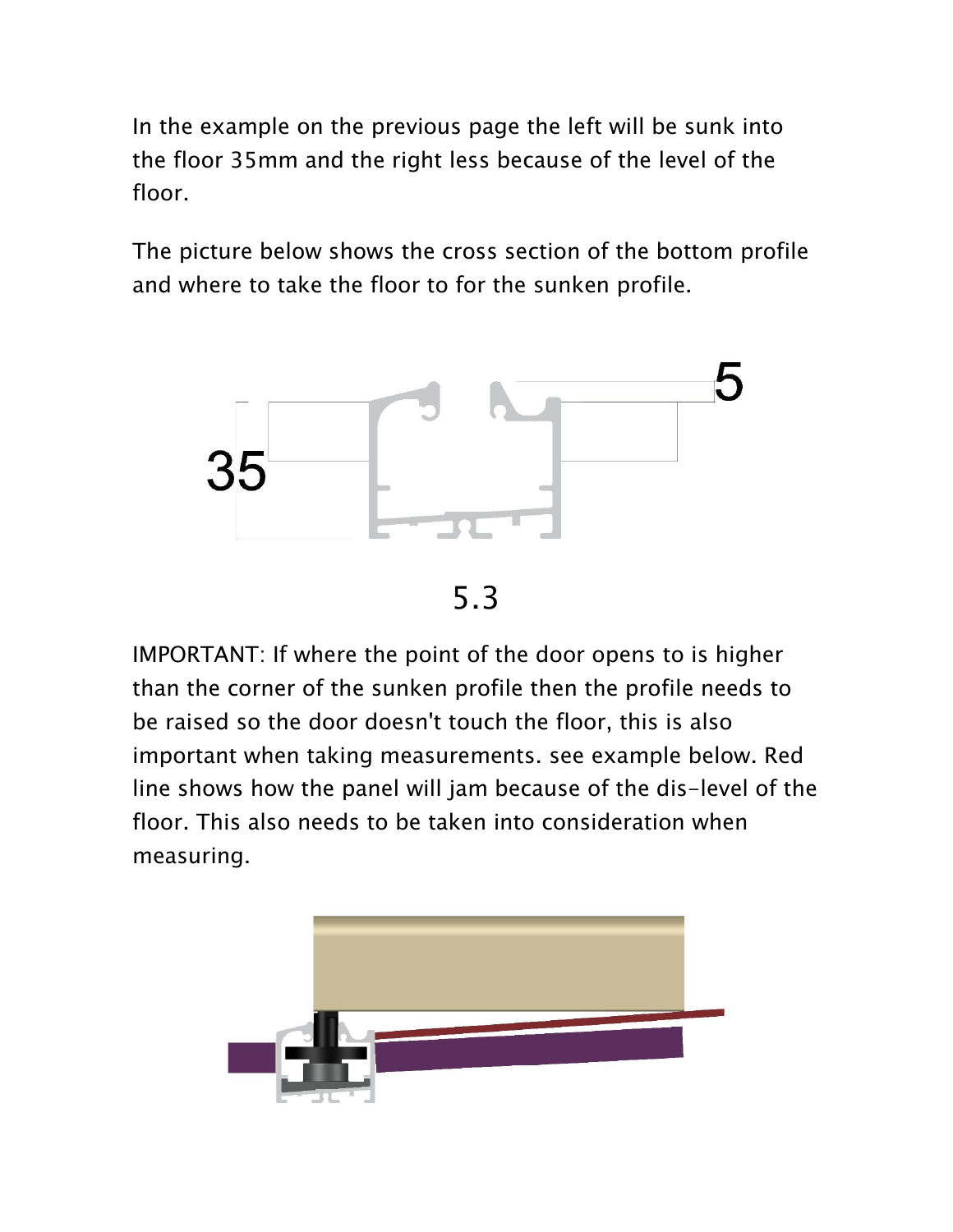#### 6.1: Installation of the panels

If you are using surface mounted track follow these instructions if you have sunken track refer to 6.2

First of all, remove the exit gates from the top and bottom profiles, insert the end profile for the door and fix it as described in 11: then lift the door panel into the profiles inserting the door wheel and bottom wheel first, parts shown right.



Make sure the plastic tab is facing the opposite way to the

exit hole shown here by the arrow, then slide the door down to the opening position keeping the door traveling parallel with the profiles, when reached the opening position keeping the door pushed into position, open the door, this will now allow you to turn the plastic tab into the middle of the profile thus locking it in position.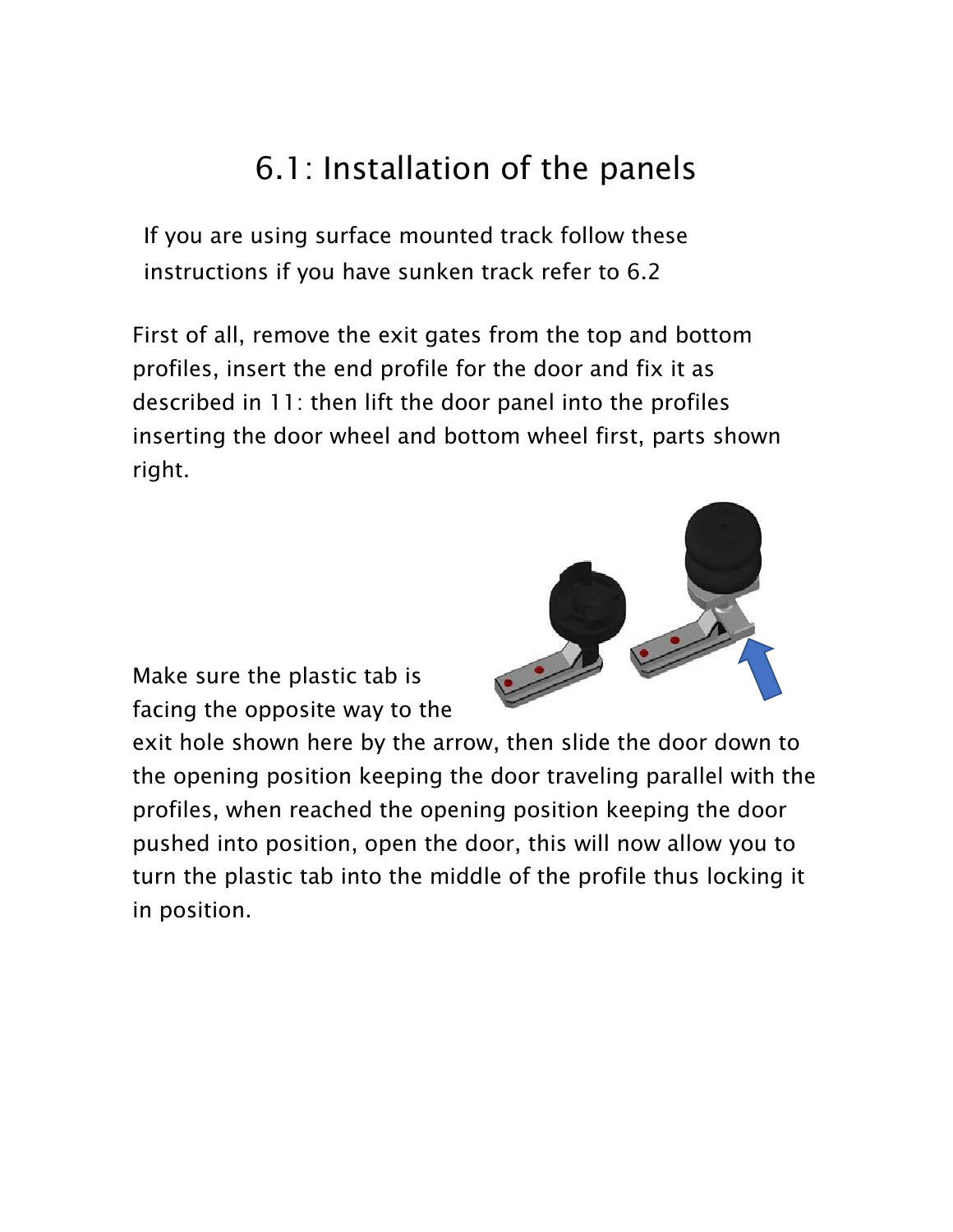Then do the same with panel two but first enter the exit wheel and the nipple shown in the picture below.

Slide the panel down the track in the opposite direction of the door until the turning hinge wheel enters

the opening hole, then reverse direction until reached the opening position, keeping the panel pushed towards end of



the profile to ensure the hinge wheel is hard up against the previous wheel and in the correct position, then open the panel, apply this action with all the panels.

When they are all in refit the opening gates.

# 6.2: Sunken Track

The sunken track is slightly more difficult to install the panels.

The opening hole will be in position for glass two.

Remove the top plastic opening gate(s).

Select your last panel, then first place the bottom wheel in the hole, move the panel along the track lifting slightly so not to damage the fur strip, when the exit wheel reaches the exit hole insert the wheel, the panel will tilt slightly, move it along until the hinge wheel reaches the hole and insert that then the panel should come straight again.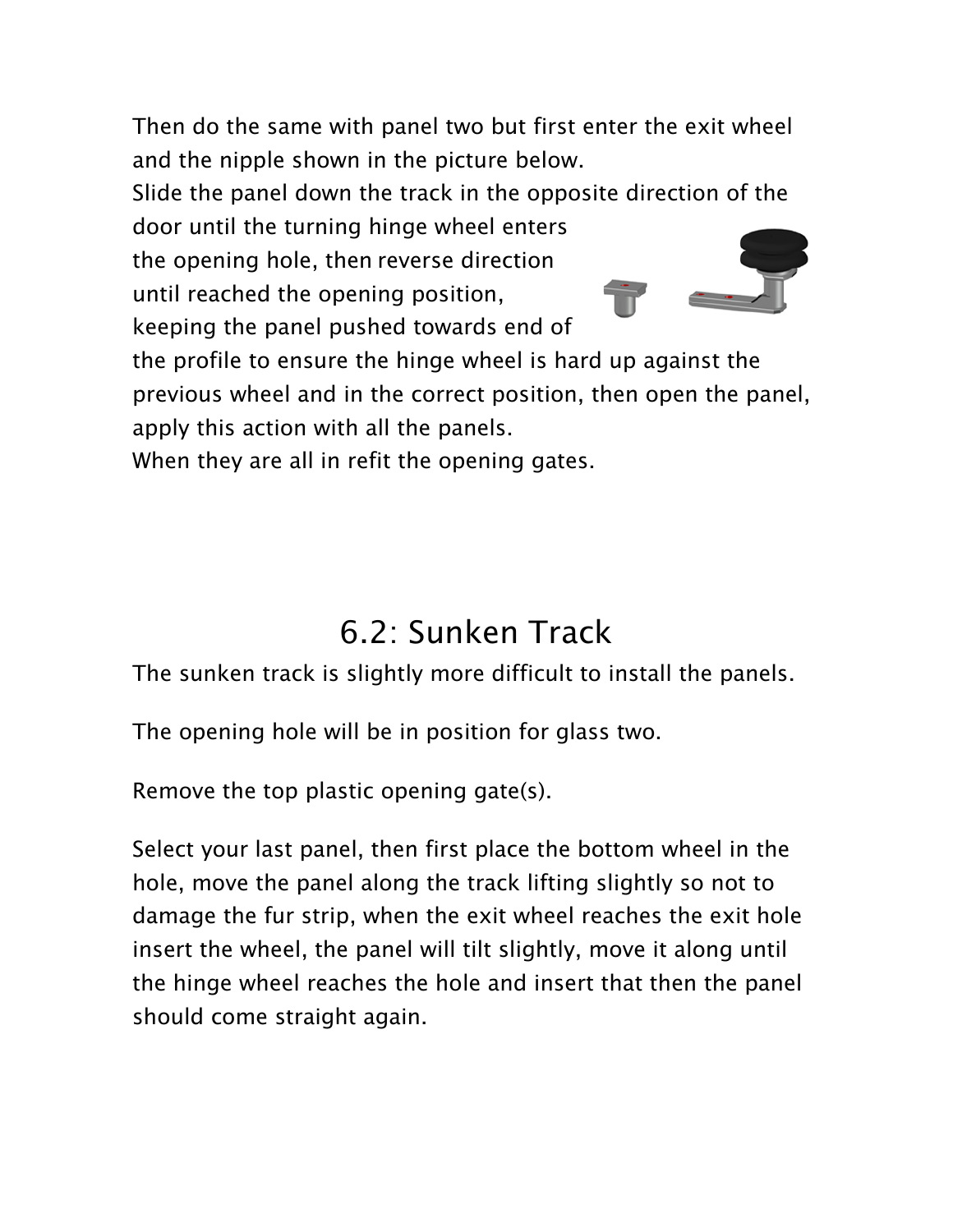Slide panel to the far end and select the second to last panel and repeat the process until all the panels are installed leaving the door to last.

Door installation is the same but you only have to put the hinge wheel in, remembering to keep the tab in the opposite direction than the opening hole, see 6.1 for the door instructions.

Refit the exit gate(s).

#### 7: Exit Gates

If there is more than one exit gate you will need to remove this small piece from the first exit gate only by inserting a small

screwdriver in the slit Infront, this will unclip the piece enabling it to be pushed out as shown here.



Then you will need to screw a small disc on each of the exit

wheels that will come out of the first exit hole. This should prevent the panels that are to come out of the first exit hole coming out of the second and jamming up the system.

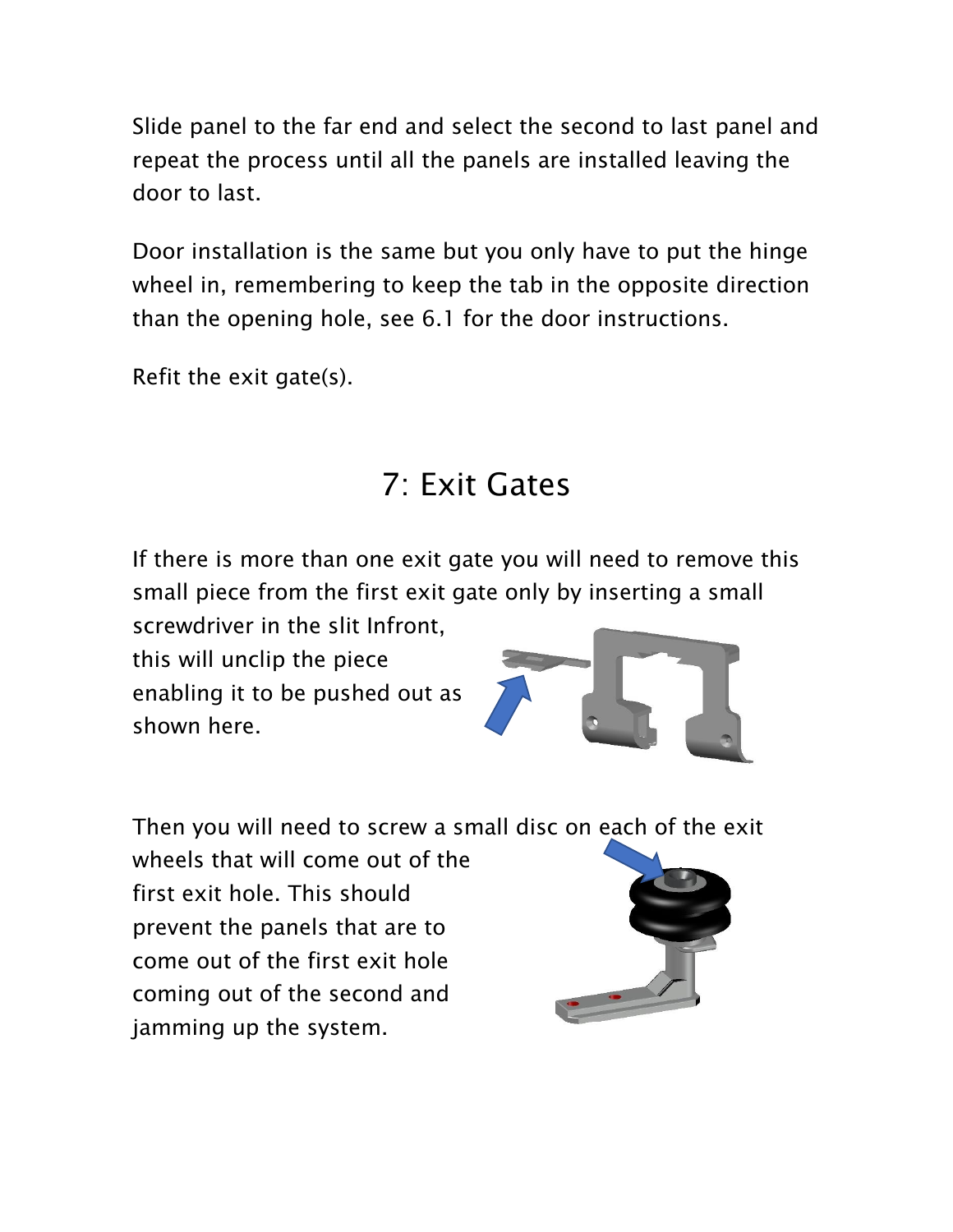#### 8: Adjustments

First check that the small exit "stay" next to the top hinge wheel is doing its job properly, by keeping the panel pushed towards door at all times when adjusting, this has to rub against the small plastic blocks inserted in the top profile, adjust if needed with a 3mm Alan key loosen and move, if over adjusted the panel will not open or close, they all should be in their position or may need a slight tweak from the factory. See diagram below.

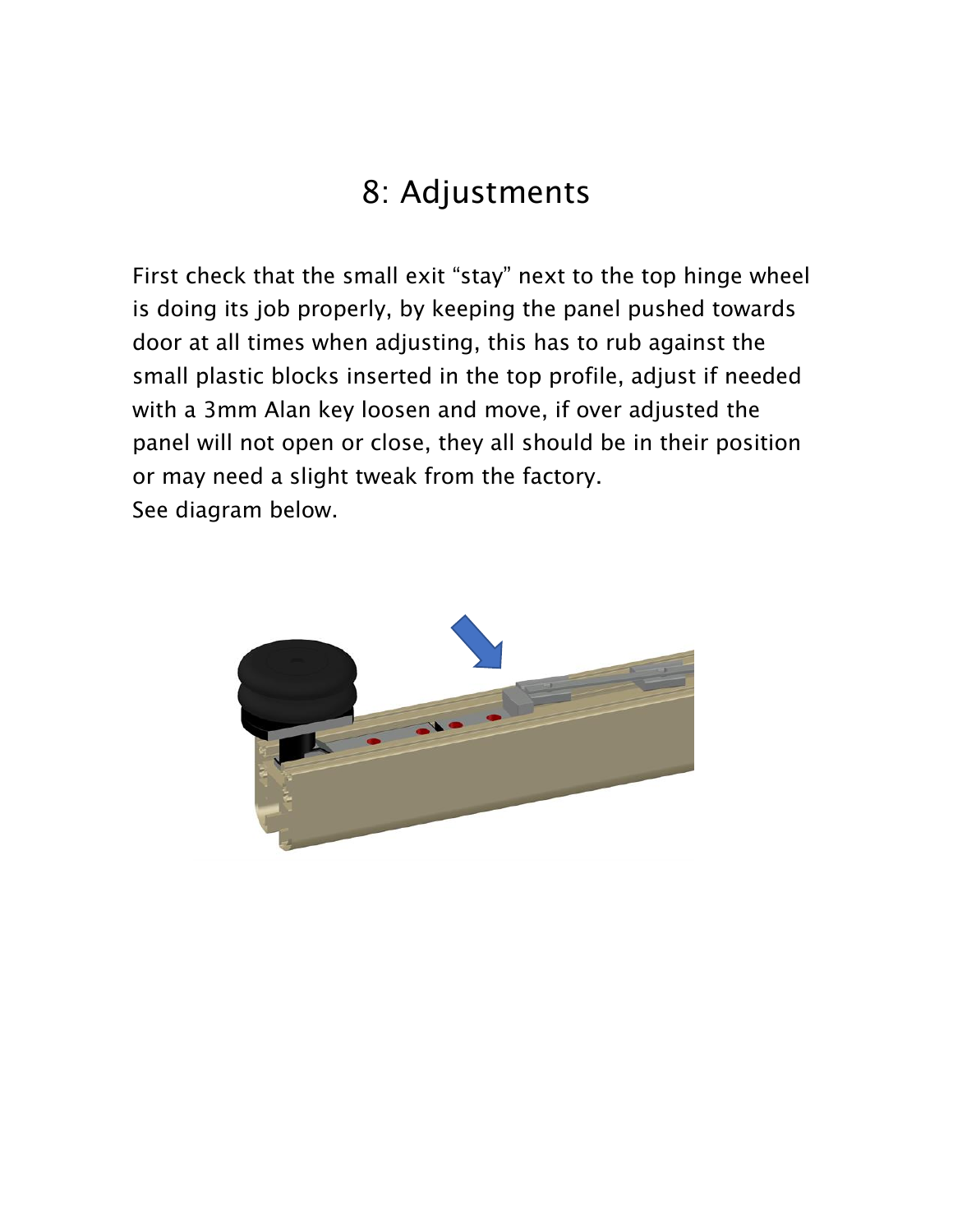Second make sure that the exit wheel also is running against the exit gate pushing the panel back towards the last panel. See diagram below.

These two adjustments are an important part for the smoothness for the finished installation.



# 10: Balancing the Panels

For this operation you will need the 5mm T-bar Alan key.

If the top profile has been put in relatively straight i.e. packed out where needed as described in 5.1 this part should go well, use the adjusters within the top profile to level out and balance every glass.

By raising or lowering the panel you will open or close gaps between the panels as shown in the diagram on the next page.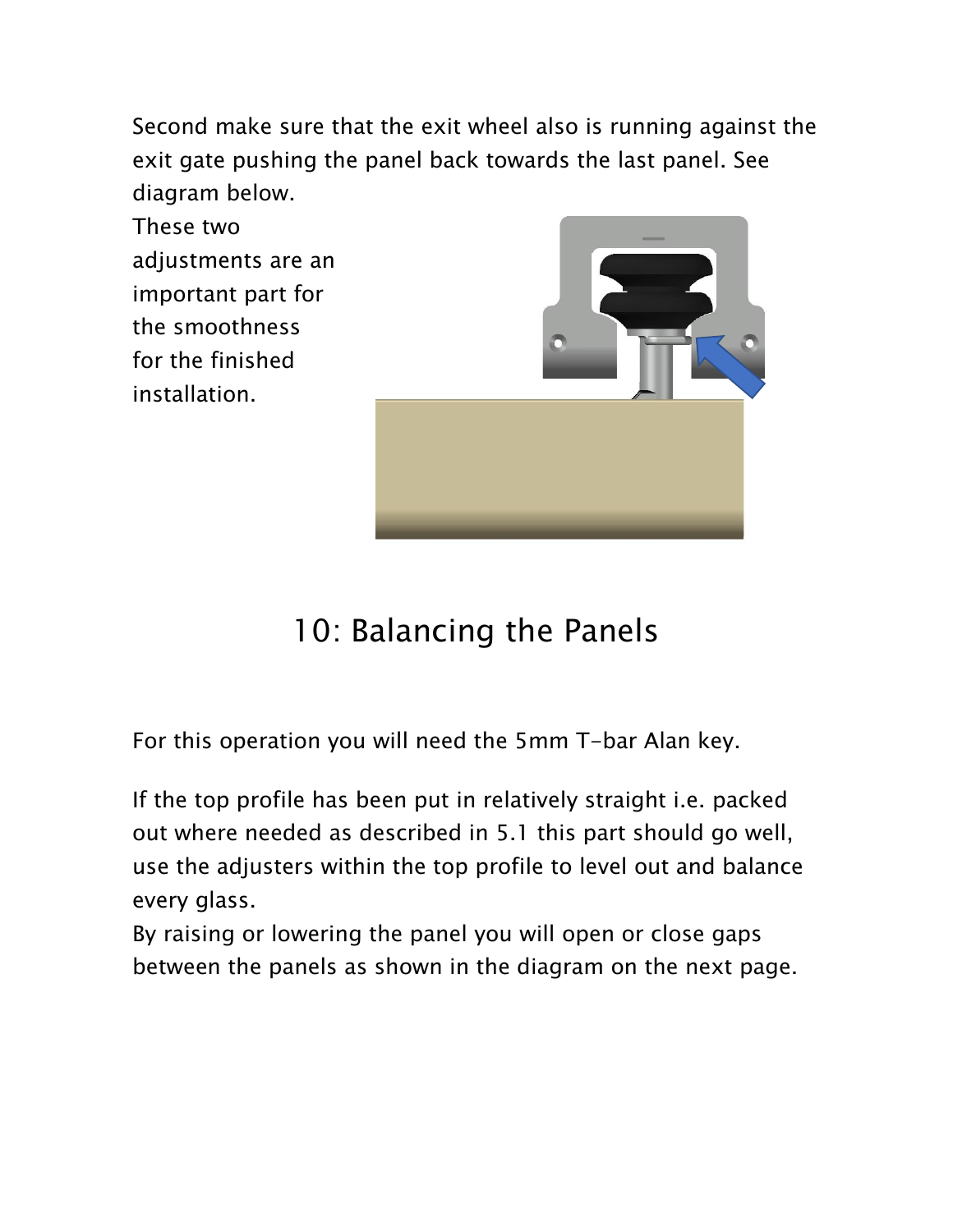

Example, by adjusting these two adjusting bolts in the top profile you can balance the middle and left panel to make all level.

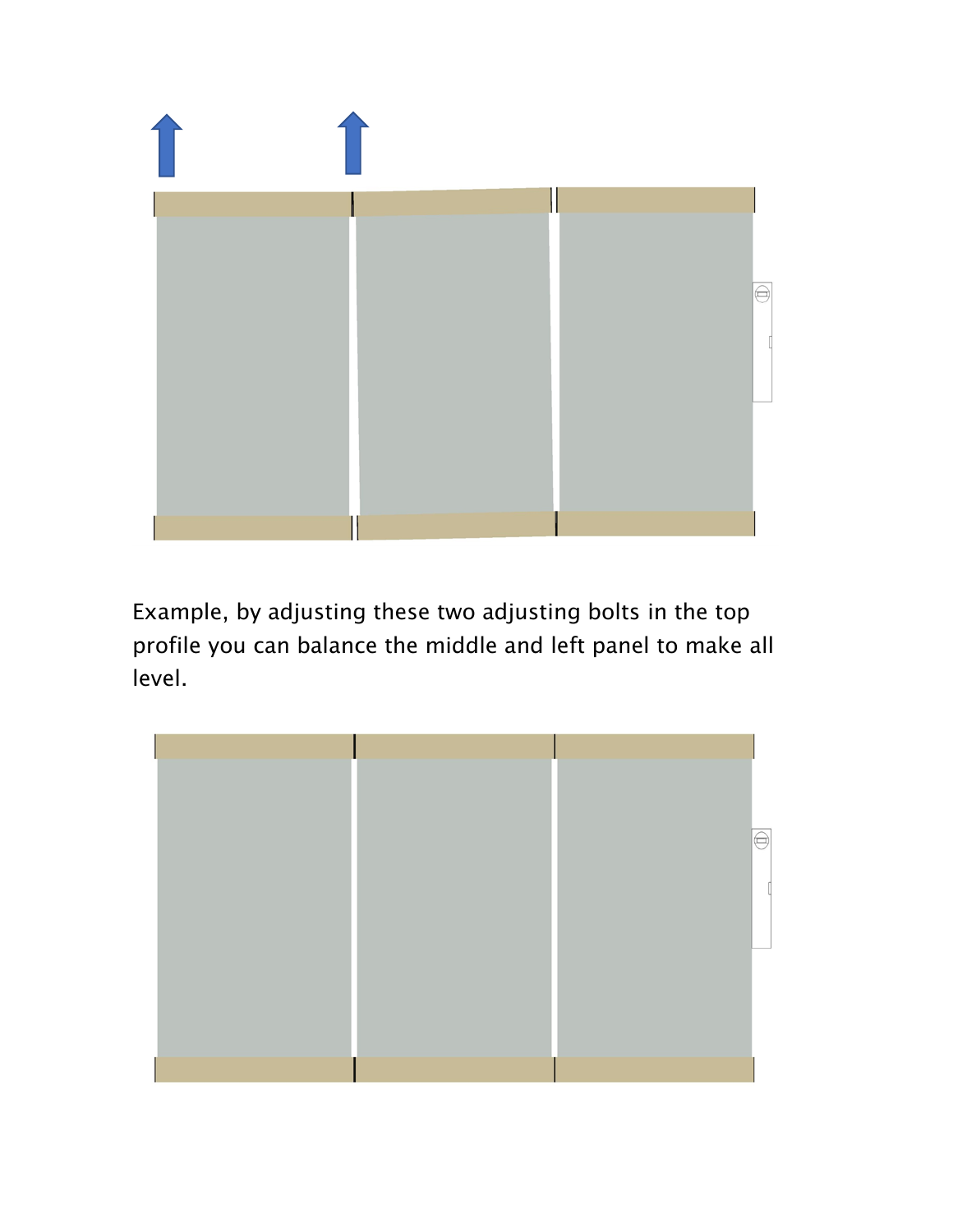Remember to keep checking the levels, it is important to keep the panels as level as possible, this will help for a trouble-free installation.

# 11: End profiles and cups

You may need to move the door slightly, this is done by loosening the wheels with the 3mm Alan key, then moving to desired position to work well with the end profile, on the door end this is the cut down profile and cups, the open side faces the opposite direction to which the door is opening, with two small screws fix it to the end caps of the top and bottom profiles, after you have fitted the door end profile you can fit the far end profile you could also move this end profile up or down the track to close any gaps using it as a stop.

The cups that insert into the end profile are of different sizes the top is 2mm longer than the bottom. See below.





Here show the two profiles that you will need to connect with